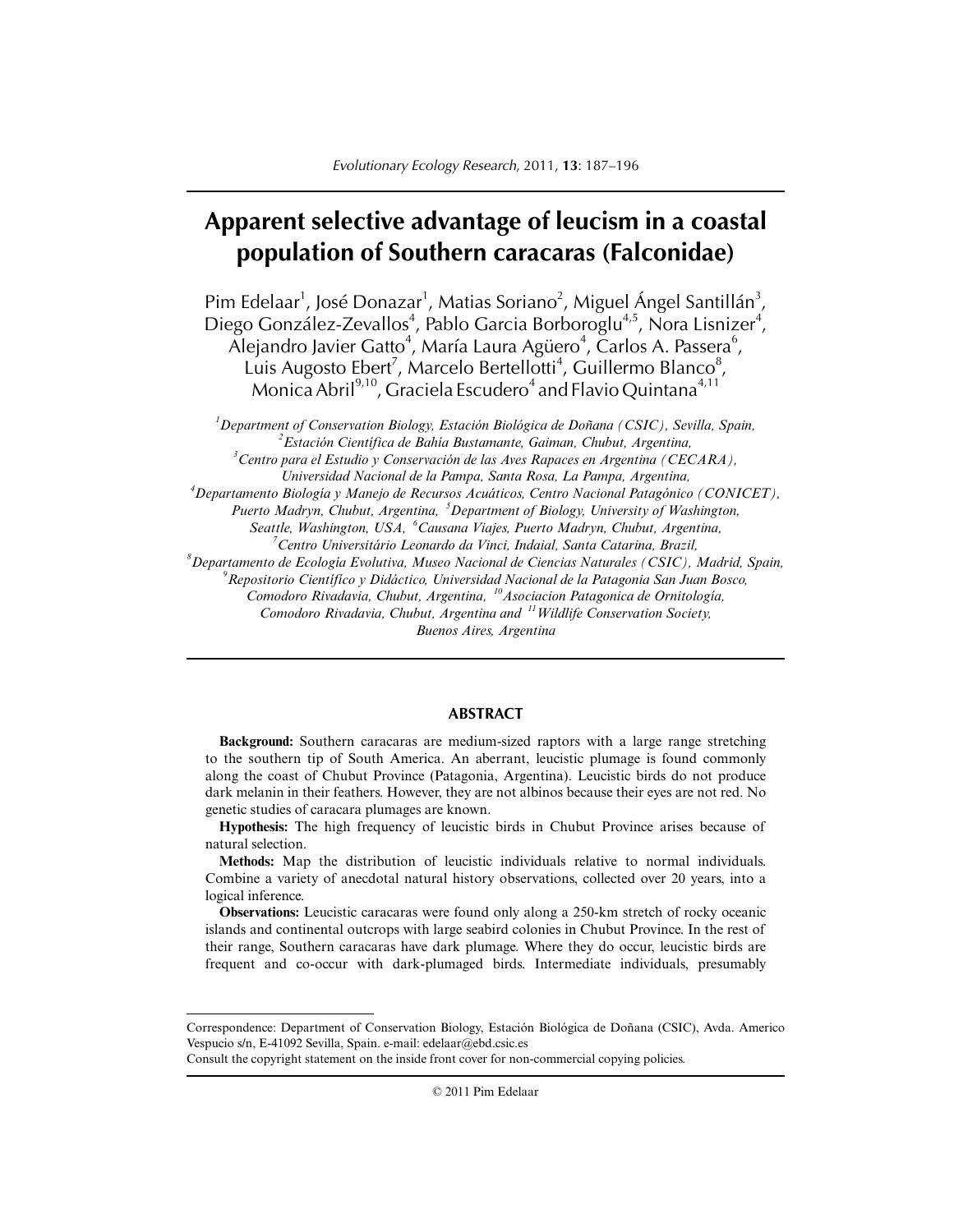heterozygotes, exist. Leucism is not related to age or sex. Leucistic individuals are restricted to a particular habitat. Gene flow has not homogenized the coastal and inland populations.

**Results:** Leucism is not simply due to inbreeding producing more homozygous individuals. Leucism is not due to genetic drift. Leucism is not an environmental effect on individual physiology or development. Leucism is not a transient (plastic) phenomenon. Where they occur frequently, leucistic Southern caracaras are apparently favoured by natural selection, either directly or by pleiotropy.

*Keywords*: albinism, *Caracara plancus*, colour, inbreeding, leucism, polymorphism, selection.

# **INTRODUCTION**

Many species of raptor as well as other birds show a great variability in colour. This variability can occur as continuous variation between paler and darker extremes, or as distinct pale and dark morphs (reviewed in Roulin, 2004). The ultimate explanation for such existence and maintenance of colour polymorphism remains elusive. Several hypotheses have been advanced to explain polymorphism in birds, such as apostatic selection due to prey image-avoidance, disruptive selection stemming from ecological specialization, thermoregulation, imprinting, and sexual or social selection. However, the support for none of them is particularly strong (see Galeotti *et al.*, 2003; Fowlie and Krüger, 2004; Galeotti and Rubolini, 2004; Roulin, 2004; Roulin and Wink, 2004; Gray and McKinnon, 2006).

Here we describe and interpret the existence of an unusual population of Southern caracaras *Caracara plancus* with a high frequency of pale individuals. Southern caracaras normally have an overall dark-brown plumage (see Fig. 1). The species has a large and continuous range that stretches from Amazonia to the southern tip of South America (Dove and Banks, 1999). They inhabit a variety of open and half-open habitats. Given the exclusive presence of dark-plumaged birds over most of South America, the existence of a population with a high frequency of aberrant pale-plumaged individuals is highly intriguing and begs an explanation. We therefore evaluated a number of alternative hypotheses that might explain this phenomenon.

# **METHODS**

Our study area comprises the Argentinean part of Patagonia, South America. Partly due to its remoteness and difficulty of access, we have not performed a specific study on leucistic caracaras. However, over the past two decades we have been involved in other studies on both the mainland and the coastal areas where Southern caracaras regularly occur. By compiling all observations of caracaras, we constructed a map of the distribution of pale and normal individuals. In addition, we studied 57 images from four pale museum specimens, and 60 images from at least ten different pale individuals in the field (see Fig. 1) to extract information on the pale plumage.

The non-quantitative nature of our information precludes the valid use of statistics to infer patterns and test hypotheses. Instead, we combined the information on distribution and plumage in the light of the biology of the species. With this, we evaluated a number of alternative explanations for the local high frequency of pale-plumaged birds: (1) an environmental effect, (2) inbreeding, (3) genetic drift, or (4) natural selection.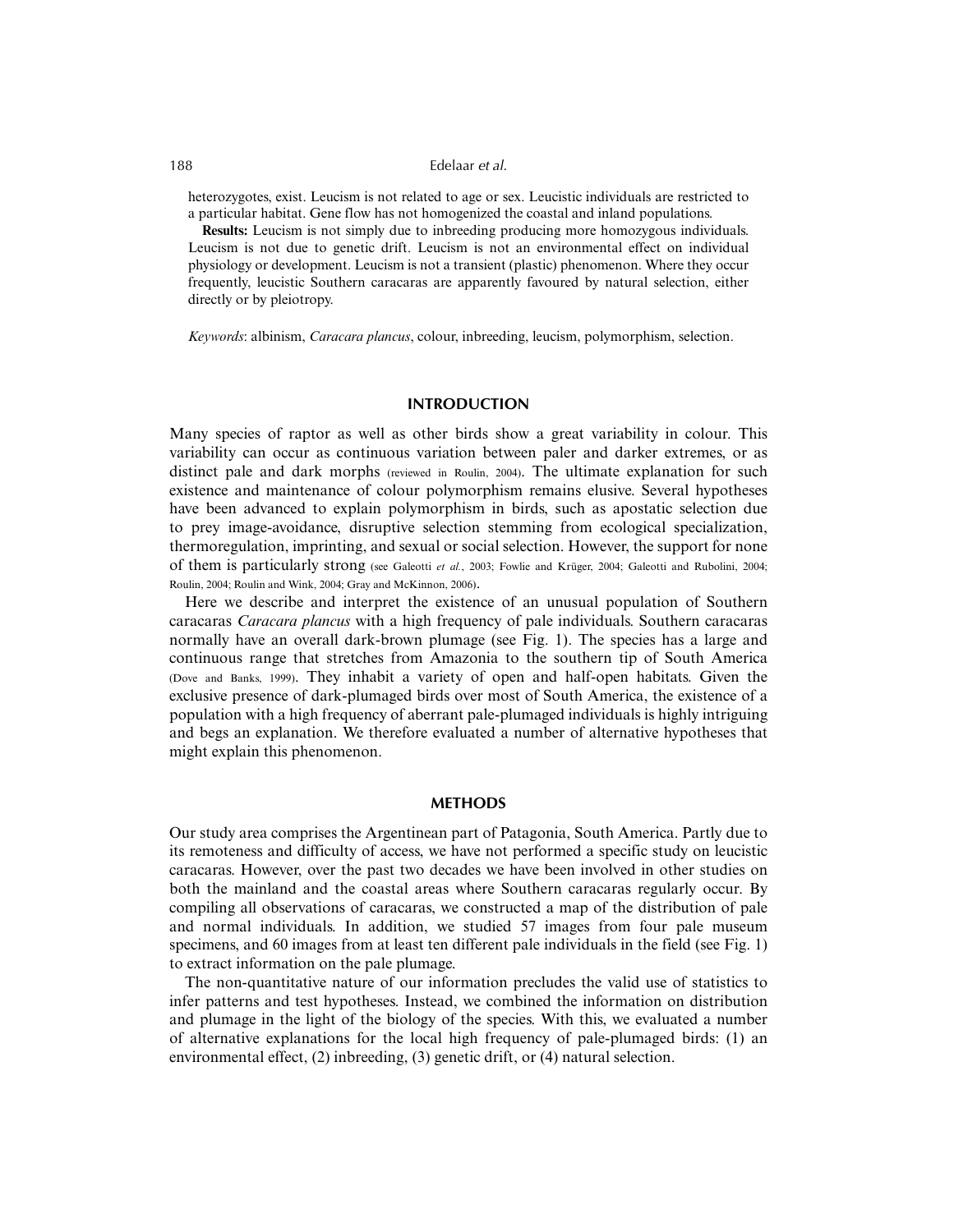

**Fig. 1.** Overview of colour variation as encountered in Southern caracaras along the coast of Chubut Province, Argentina. (A, B) white morph, (C) white morph paired with normal dark individual, (D) normal dark individual, (E) intermediate bird, (F) mixed flock consisting of two white morph individuals, three intermediate individuals, and two normal dark (but bleached and worn) immature individuals (top row and bottom row rightmost individuals), (G) brood with two white and one intermediate chick (rightmost).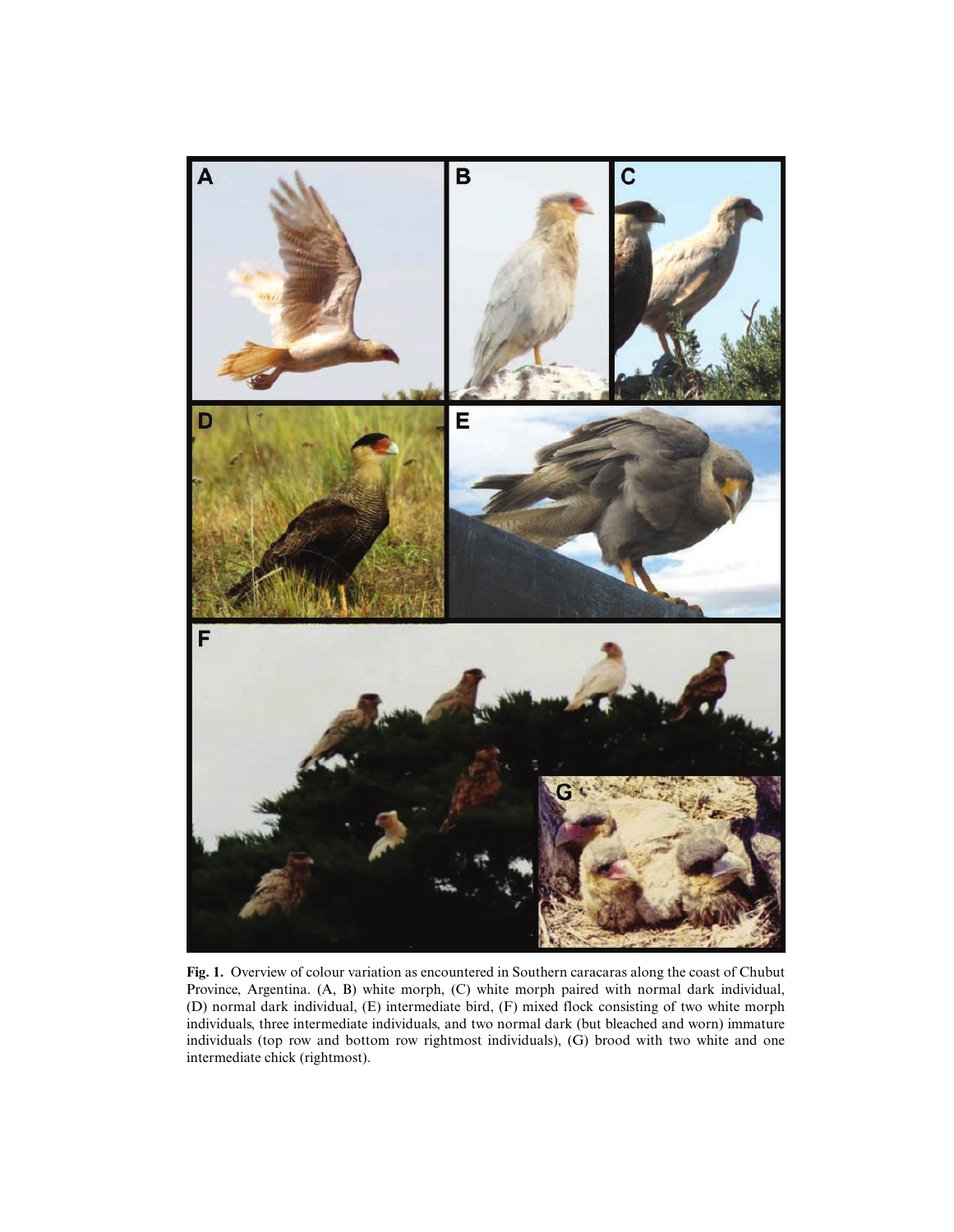# **RESULTS**

# **Description of pale Southern caracaras**

The overall colour of the palest birds ('white morphs') is white with a greyish or brownish cast (Fig. 1). Upon closer inspection of the barring pattern of individual feathers, it appears that dark melanins are missing or highly reduced, but that brownish to yellowish colours are unaffected or even more strongly expressed compared with normal, dark-coloured birds. Thus, the plumage is mostly white in those parts that are normally brownish-black, and remaining colour is mostly found in those parts that are normally palest. This creates a highly aberrant, almost 'negative-image' impression. Bare parts seem unchanged: a pale blue bill with reddish-pink cere, yellowish legs, and dark eyes. The absence of red eyes indicates that these pale birds should not be called albinistic (i.e. unable to produce melanin at all) but leucistic (Harrison, 1985).

Interestingly, intermediate individuals are also present (Fig. 1). Based on 30 images of six such individuals (both perched and flying), intermediates show a grey (not normal brown to black) overall plumage, with a darker brown cap and often the same brownish-yellow cheeks and throat as the white morph. The wings are also grey, but with reduced pigmentation in the tips of primaries and secondaries. Some individuals were rather blotchy. This effect seems to be due to the presence of bleached, older feathers and darker, newer feathers (as often seen in larger raptors).

As in normal coloured individuals, immature leucistic birds can be distinguished from adults by brownish vertical streaks (not horizontal barring) on the upper chest (Fig. 1). In the white morph, these can be very pale and difficult to see in the field.

# **Distribution, habitat, and population size**

We found this particular kind of leucistic caracara only along the southern coast of Chubut Province, Argentina (see Fig. 2). Additional anecdotal observations of leucistic caracaras from the same area go back over 100 years (Durnford, 1878; Bó, 1958). Leucistic caracaras seem almost entirely restricted to a number of small islands within about 20 km of the coast, and to rocky coastal outcrops along the continent. The southernmost records are from Bahía Bustamante (45°16′S, 66°50′W), and the northernmost record is from Punta Tombo (44°03′S, 65°20′W). The distribution of leucistic caracaras covers about 250 km of coastline, so the occurrence of leucistic caracaras is not a small-scale phenomenon.

The distribution of leucism coincides with the limits of volcanic siliceous red rocks of the Marifil formation (Del Valle, 1998) along the Chubut coast, which forms the majority of islands and outcrops. These relatively hard rocks are poorly vegetated and have low abundances of mammalian prey species (personal observation). However, the islands and rocky outcrops are home to large seabird colonies, regularly consisting of thousands to tens of thousands of breeding pairs of penguins, cormorants, gulls, and terns (Yorio *et al.*, 1998). These seabird colonies and other, intermittent stretches of coastline have been studied over the years with a varying degree of intensity in studies unrelated to caracaras. Yet pale caracaras have never been seen more than a few hundred metres away from such seabird concentrations. Thus they may be said to be exclusive to the coastal zone in general and to places with high densities of seabirds in particular. On the other hand, normal dark-coloured individuals are found virtually across the entire South American continent. Normal birds have also been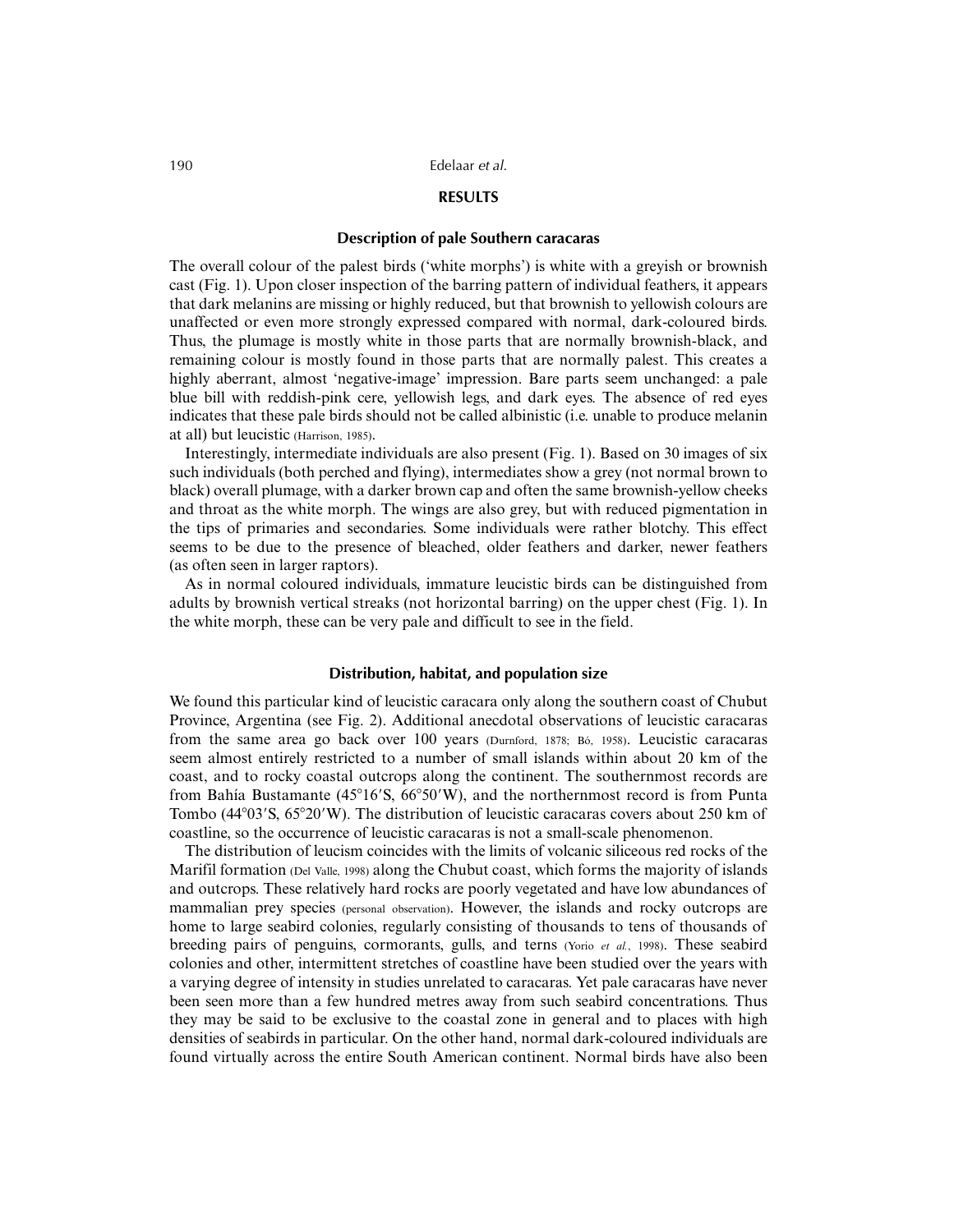

**Fig. 2.** Overview of observations of normal-coloured and leucistic (white morph or intermediate) Southern caracaras along the coast of Chubut Province, Argentina. Also plotted are sites were no caracaras were observed during a visit.

encountered in these coastal habitats, especially in or close to seabird colonies on the continent but even on some of the islands. Hence, the distribution of normal and leucistic individuals overlaps partially (Fig. 2).

Without any formal census data, we can give only a very crude estimate of the population size of the white morph. Observations of white individuals in different locations could conceivably be related to the same individual. We feel that this is mostly not the case. Extreme territorial site-faithfulness has been reported for adults of the formerly conspecific Northern caracara *Caracara cheriway* (Morrison, 1999). A white morph individual was continuously present at Punta Tombo for seven consecutive years, suggesting the same is true in our population. In view of our data and the limited number of suitable islands and rocky outcrops along the coast, the total population most likely consists of fewer than a hundred individuals.

# **Clues to sex- or age-linkage and the genetic basis of the leucistic plumage**

If we want to infer the ultimate mechanism responsible for the occurrence of this habitatrestricted population of leucistic individuals, then information on the ontogeny and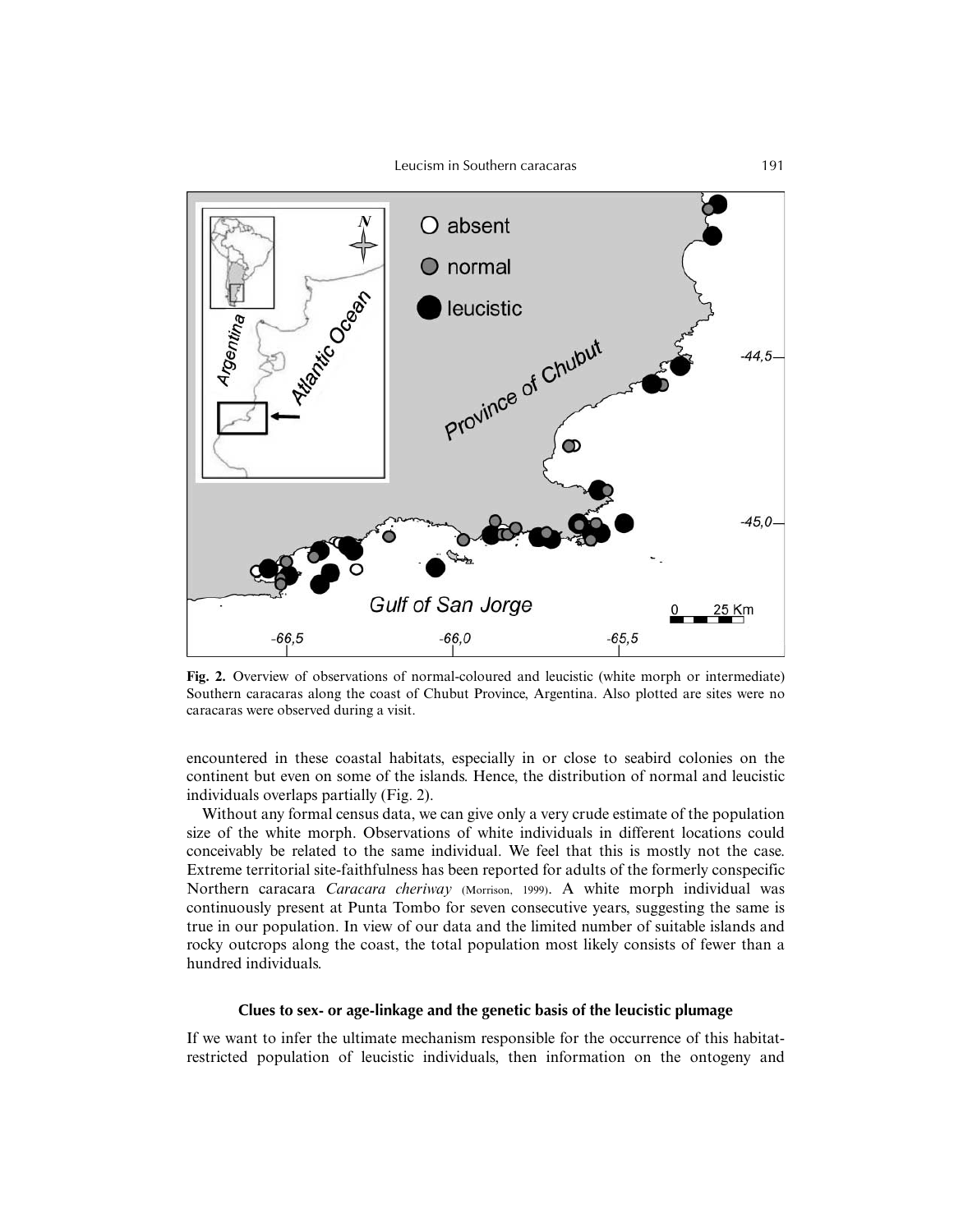potential genetic basis of the leucistic plumage is necessary. The following observations are relevant with respect to sex- or age-linkage and the genetic basis of the leucistic plumage. First, there are several records of white morph breeding pairs with white morph chicks in the nest. One breeding pair of a white morph and an intermediate individual produced a brood with two white morphs and one intermediate offspring (Fig. 2). Second, the museum specimens include a fledged juvenile and an adult male and female (sexed on gonads). Third, one intermediate individual was closely associated with a white individual during the breeding season and the two seemed to be paired, suggesting that both birds had attained adult plumage. In addition, both birds had just started primary moult, and the newly grown, innermost primaries were only slightly darker than the older feathers. Fourth, it seems that the variation in plumage colour can be classified into three groups: white morph, intermediate, or normal. However, one does see individual variation within these classes, for example, white morph birds with more or less brown barring.

# **DISCUSSION**

We observed white morph individuals of all sexes and ages, including chicks in the nest. The lack of colour change in the moulting adult white morph and intermediate individuals supports the conclusion that both white morph and intermediate birds do not change colour with age, other than because of normal bleaching of feathers. These observations show that the white morph is not strictly sex- or age-limited. The colour variation of the coastal caracaras seems to consist of three discrete classes: white morph birds, intermediate birds, and normal dark birds. Although our sample size is extremely limited, we never observed normal-coloured offspring in the broods of pale-coloured parents. A cross between a white and an intermediate individual produced two white and one intermediate offspring. This, and the impression that intermediate birds are more rare than the white morph, suggests a genetic basis to the leucism that consists of a single mutational step of large effect, and not of many mutations of small effect. The intermediate birds are then interpreted to be heterozygous for a leucism allele. Such single-step mutations are a common phenomenon in avian colour polymorphism (Roulin, 2004). A candidate gene causing such loss of dark pigmentation could be the MC1R locus, since this gene does cause polymorphism in a range of other birds (Mundy *et al.*, 2004). Also, low MC1R activity generally leads to increased synthesis of yellowish or reddish phaeomelanin (Mundy, 2005), which would explain the apparently stronger golden to brownish colours in the white morph caracaras.

One alternative explanation for the occurrence of the leucistic plumage is that it is not heritable but caused by the environment (e.g. by nutritional deficiency), but such cases are rare in the wild (Harrison, 1985; Roulin, 2004). The melanin pigments that produce the dark feathers of normal-coloured caracaras are synthesized by the birds themselves and do not depend on nutrient uptake from the environment (as is the case for carotenoids, for example). Yet there is some evidence that access to certain minerals or trace elements can influence the degree of melanization (McGraw, 2003; Roulin *et al.*, 2006). However, it is unlikely that the particular kind of rock inhabited by these leucistic caracaras disturbs the normal production of melanin, since in the absence of much terrestrial prey on the islands they must mostly depend on food that is produced by the marine environment. This is supported by observed food items: Kelp gull *Larus dominicanus* (*n* = 18), Magellanic penguin *Spheniscus magellanicus* (*n* = 15), Imperial cormorant *Phalacrocorax atriceps* (*n* = 2), Skua *Stercorarius* spp. (*n* = 1), eggs of Chubut flightless steamerduck *Tachyeres leucocephalus* (*n* = 2), and eggs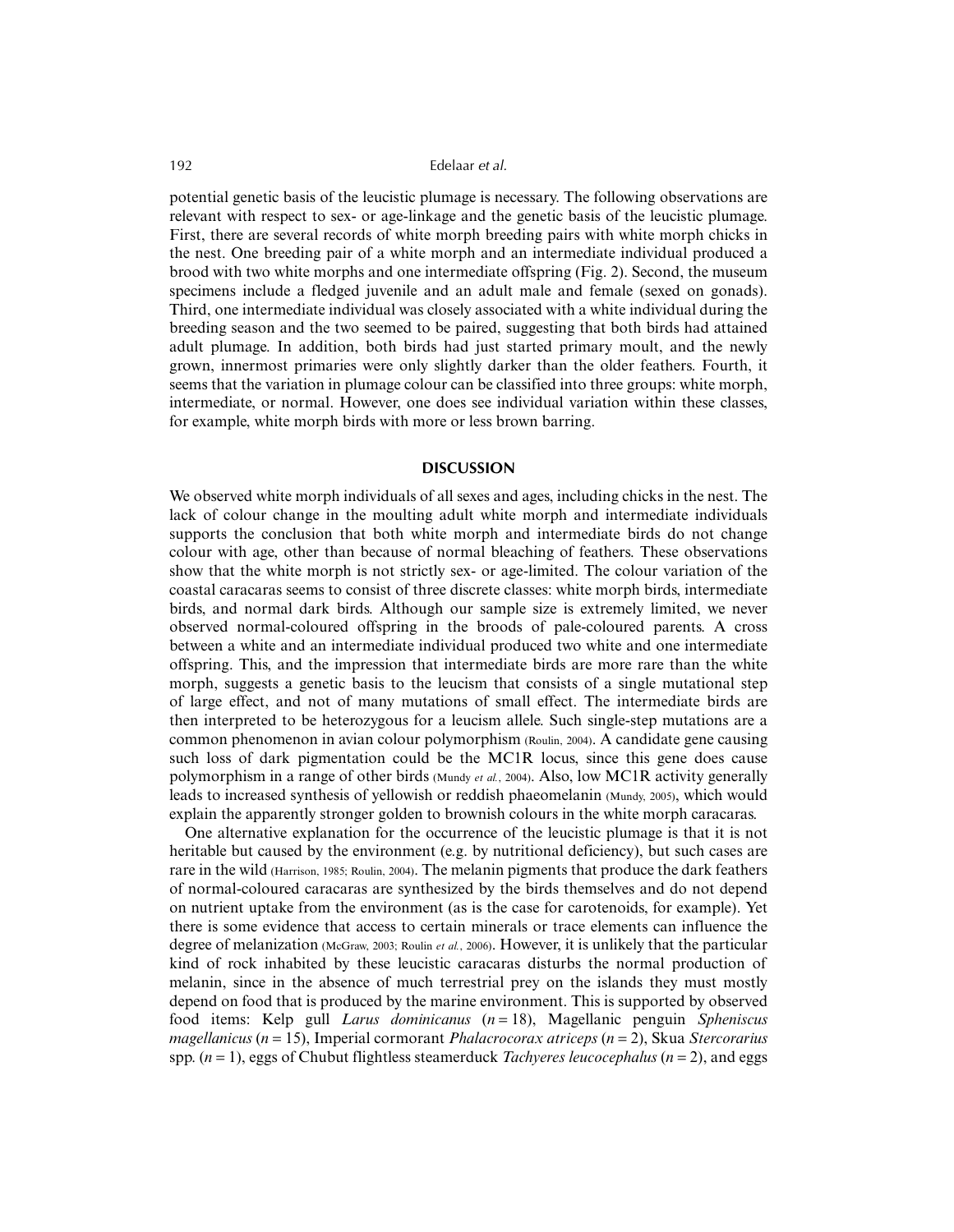of Kelp gull  $(n = 1)$ . These food items all have a marine origin. Caracaras feeding on marine resources elsewhere along the coast of South America do not show leucistic plumage (Dove and Banks, 1999), so marine food does not cause the leucistic plumage, at least not directly. In addition, we know of no studies showing how a large proportion of a population exibits leucism due to environmental effects. We therefore reject the hypothesis that leucism in our population is caused by purely environmental effects. Based on the combined evidence, we infer that the leucistic plumages have a genetic basis.

Leucism (often referred to as partial albinism) and albinism are widely reported for hundreds of bird species and can probably be found in any species, given a large enough sample size [e.g. 1 of 146,000 Chinstrap penguins *Pygoscelis antarcticus* (Forrest and Naveen, 2000)]. However, it is very rare to encounter a population with a high frequency of leucistic individuals, and even rarer to see it associated with a particular habitat. Colour polymorphism in other species sometimes also shows geographic variation, but the spatial scale over which such clines are found is often on the order of hundreds or even thousands of kilometres, and may still only affect the relative proportions of each colour morph at the ends of the cline (Roulin, 2004; Antoniazza *et al.*, 2010). In this particular case, the white morph is apparently absent from virtually the entire South American continent (e.g. Dove and Banks, 1999) (but note that there are odd reports of aberrant single individuals, as expected for any common species). In contrast, its regular occurrence is restricted to a long narrow strip of particular coastal habitat where it abruptly reaches a high frequency (Fig. 2). This pattern suggests that its origin and/or maintenance must also have a strong spatial component.

Could local inbreeding explain the high frequency of leucistic caracaras? It is normally believed that leucistic individuals have a reduced fitness, perhaps because of higher predation risk or because of pleiotropic effects on other physiological functions (e.g. Harrison, 1985; Ellegren *et al.*, 1997). Thus, the very rare occurrence of leucistic individuals is normally due to the mating of two heterozygous, normal-coloured individuals each carrying a rare, recessive leucism allele. The frequency of such leucistic individuals in the population would thus depend on a mutation–selection balance, where selection would be incapable of removing all deleterious alleles from the entire population because these alleles are not expressed in heterozygotes (Futuyma, 1998). Since caracaras are relatively common among coastal seabird colonies but less common on the nearby mainland (Carrete *et al.*, 2009; personal observation), it is possible that the degree of inbreeding is higher than normal in the coastal birds. However, under the assumption of selection against leucism, inbreeding could only explain the occurrence of the odd leucistic individual. It cannot explain the high frequency of leucistic individuals in a population, because that calls for a high frequency of alleles causing leucism prior to inbreeding.

Such a necessary increase in the frequency of a rare leucism allele could be caused by stochasticity (genetic drift) if selection is weak (Futuyma, 1998). Therefore, leucism would tend to be observed more in bottlenecked populations (e.g. Bensch et al., 2000; Owen and Shimmings, 1992). One might hypothesize that genetic drift is a sufficient explanation for the high frequency of leucistic individuals. However, the coastal population seems by no means very isolated, and migration reduces the importance of drift (Hartl and Clark, 1997; Futuyma, 1998). Caracaras are found throughout Patagonia, and have a contiguous distribution that includes all coastal areas. In addition, we inferred above that the leucism allele is co-dominant such that heterozygotes are phenotypically distinguishable. This means that the effect of the leucism allele is already exposed to selection in all heterozygote individuals that carry it. That should make selection against leucism many orders of magnitude stronger (to the extent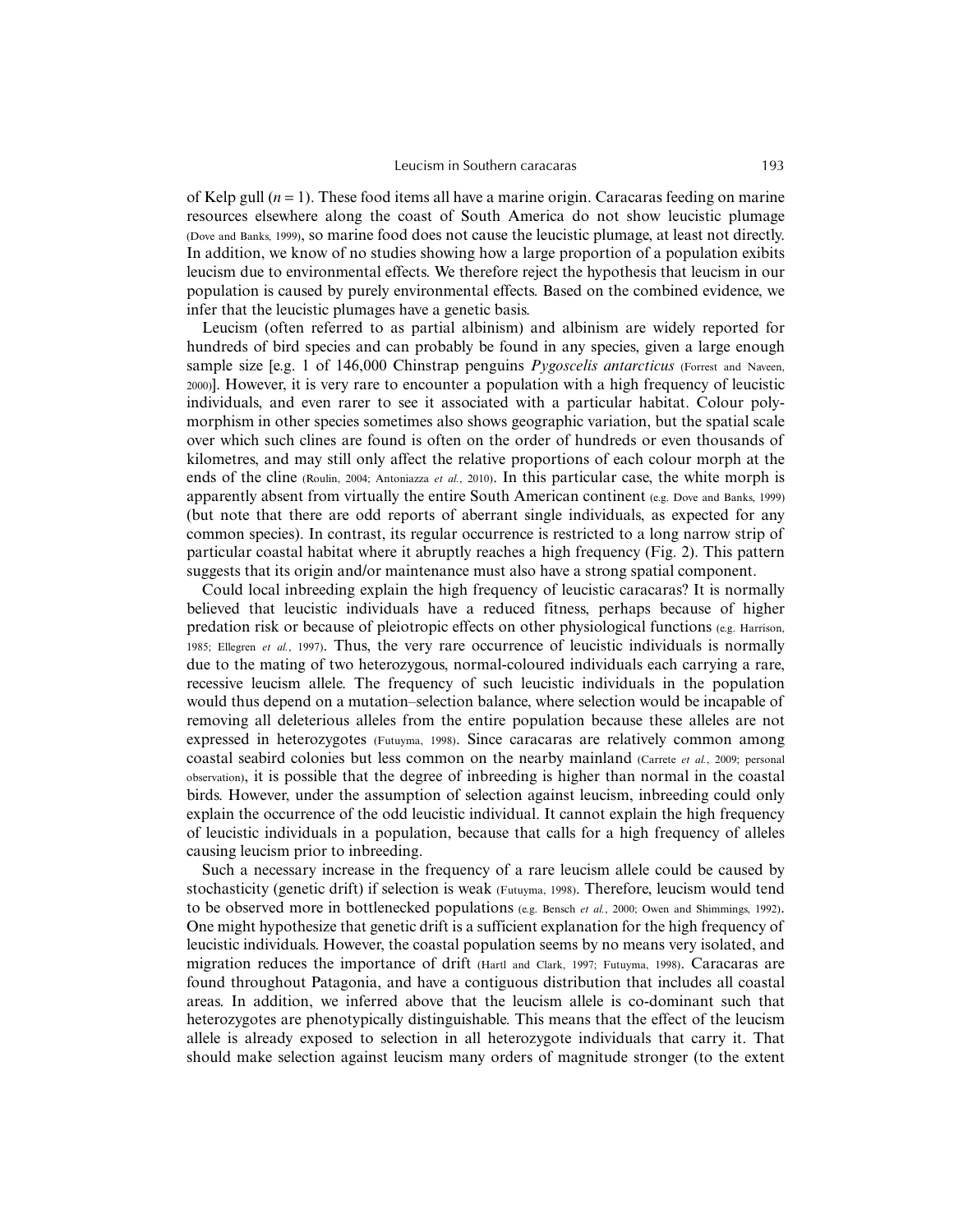that heterozygotes have a reduced fitness). This is because an initially rare allele is almost exclusively found in heterozygotes (Hartl and Clark, 1997). For example, if the frequency *p* of the leucism allele is 0.001 and the frequency of the normal allele  $q = 1 - p$ , we expect on average 1998 heterozygotes for every single homozygote  $(2pq/p^2)$ . When an allele is under negative selection and already expressed in heterozygotes, this enhanced selection against it makes it much less likely to increase in frequency by genetic drift alone (Hartl and Clark, 1997). Any gene flow from the non-leucistic continental population further reduces the probability that leucism increased due to genetic drift. From this we conclude that the polymorphism in the leucism allele in coastal caracaras is not explained by a mutation–drift–selection balance with selection acting against leucism, but instead by a migration–selection balance with selection favouring leucism. Note that if the leucism does have a polygenic basis, characterized by a more continuous plumage variation from white to normal dark, this does not affect the conclusion that it is improbable that genetic drift or inbreeding resulted in a high frequency of leucistic individuals in the population when selection acts against leucism. Additional data on heritability, amount of interbreeding, neutral genetic differentiation, and movements of white and normal colour morphs could help to ascertain the evolutionary origin and status of the colour morphs.

Is there any scenario for a selective advantage for leucistic caracaras? The white morph is almost exclusively associated with a particular type of habitat, the large seabird colonies found on coastal rocky outcrops and islands. In addition, the range of the morph stretches for about 250 km along the coast, and islands or outcrops are often further apart from each other than from mainland habitat (Fig. 2). This suggests that dispersing white individuals are very selective in which habitat they will set up territories, or that settlement success is very low in the alternative regular mainland habitats. Either way, it suggests that some ecological aspect of this particular coastal habitat is determining the current distribution of the white morph, and thus that natural selection is involved.

Similar dark/pale colour polymorphisms are also found in non-avian vertebrates. Again, ecological components of this variation are generally not well known. A few have been linked to crypsis, such as in Deer mice *Peromyscus* (Linnen *et al.*, 2009) and in lizards (Rosenblum, 2006). A particularly intriguing parallel might be found in the white Kermode or 'Spirit' bear of coastal British Columbia. This white morph of the Black bear *Ursus americanus* is caused by a single mutation and is rare (200–300 individuals globally). It reaches frequencies of up to 50% on some isolated coastal islands (Ritland *et al.*, 2001). Coastal Black bears depend for much of their protein on salmon fishing. White bears have a higher hunting success because they are (as experimentally confirmed) less visible against a bright sky. As a result, white bears have a more marine stable isotope signature than normal black bears (Klinka and Reimchen, 2009), and presumably a selective advantage over black bears. Hence, like the caracaras this leucistic population of bears is also geographically restricted and associated with a particular coastal habitat, and natural selection seems to favour white bears there.

Therefore, one possibility is that the white morph caracara is somehow better able to utilize the rich seabird colonies and other marine life as a food resource than dark caracaras. Maybe they are cryptic against rocks coated in bird excrements. Or maybe they resemble locally common pale-plumaged seabirds such as gulls, terns, and sheathbills. A thermoregulatory function (Roulin, 2004) is not likely, given that normal-coloured caracaras are found from subantarctic to tropical climates without any geographic variation in plumage colour (Dove and Banks, 1999). Another possibility is that the allele that determines melanin production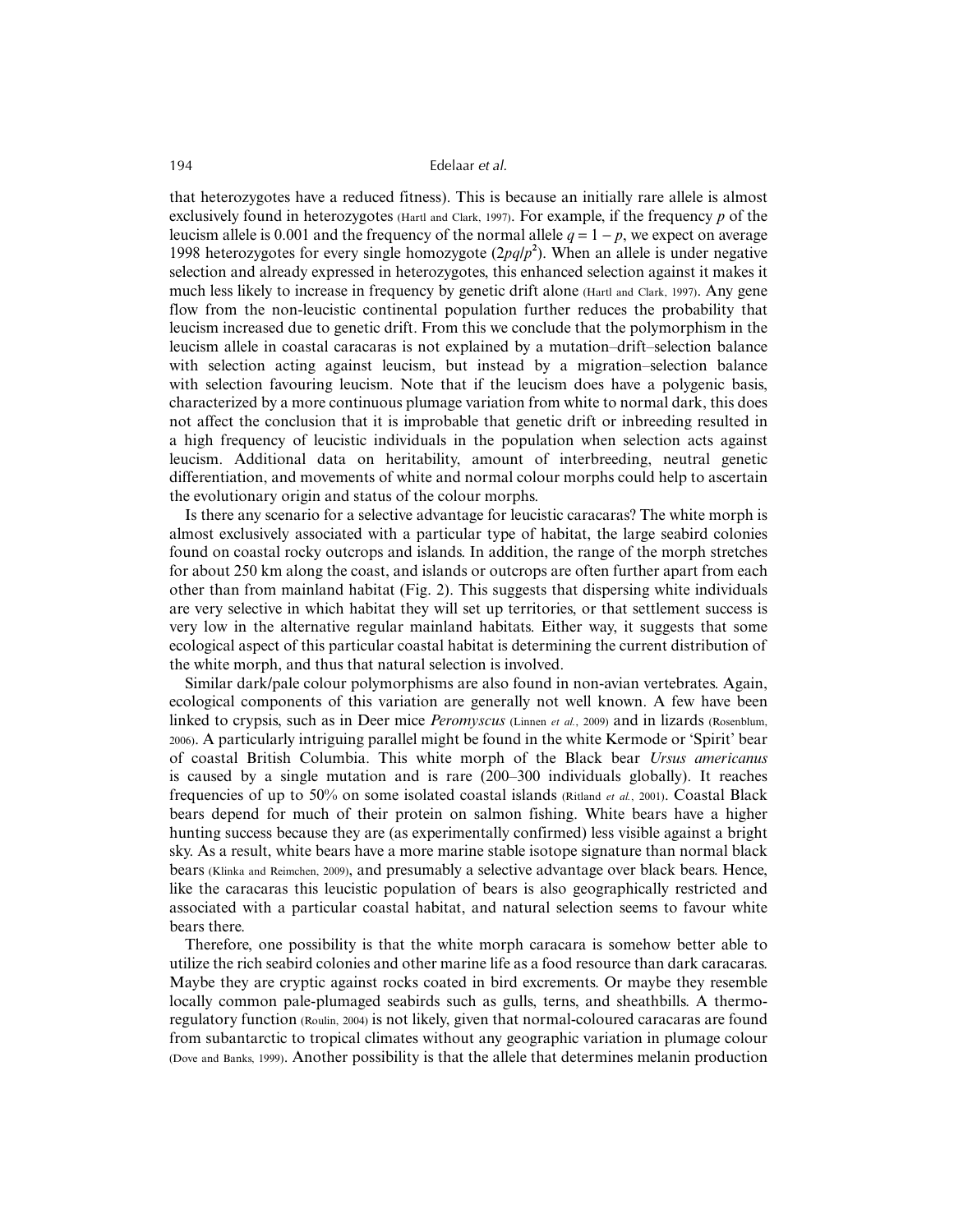#### Leucism in Southern caracaras 195

has pleiotropic effect(s) on other physiological or behavioural processes (reviewed in Ducrest *et al.*,  $2008$ ). This could create a genotype  $\times$  environment interaction in fitness: perhaps lacking melanin makes white morphs fitter in their coastal habitats for reasons unrelated to their actual colour. Note that this explanation still invokes natural selection to locally maintain leucism.

In conclusion, we infer that leucism in our population of coastal caracaras has a genetic basis, most likely caused by a mutation at a single locus. This is in line with the majority of other studies on leucism (Harrison, 1985). We further refute the possibility that inbreeding and genetic drift explain the high frequency of leucistic individuals in our population. Instead, all data point towards a selective advantage of leucistic individuals in their particular type of habitat. As such, this study provides an example that selection can maintain geographical variation in colour in birds.

#### **ACKNOWLEDGEMENTS**

We would like to thank Esteban Frere for information on the absence of similar leucistic caracaras in coastal Santa Cruz; Pablo Yorio, Miguel Saggese, and Marcela Uhart for facilitating additional information; and the Museo de La Plata and Museo Argentino de Ciencias Naturales for access to specimens.

#### **REFERENCES**

- Antoniazza, S., Burri, R., Fumagalli, L., Goudet, J. and Roulin, A. 2010. Local adaptation maintains clinal variation in melanin-based coloration of European barn owls. *Evolution*, **64**: 1944–1954.
- Bensch, S., Hansson, B., Hasselquist, D. and Nielsen, B. 2000. Partial albinism in a semi-isolated population of great reed warblers. *Hereditas*, **133**: 167–170.
- Bó, N.A. 1958. Nota sobre una coleccion de aves del este de Chubut. *Revista del Museo de la Plata, Zoología 52*, **VII**: 35–50.
- Carrete, M., Tella, J.L., Blanco, G. and Bertellotti, M. 2009. Effects of habitat degradation on the abundance, richness and diversity of raptors across Neotropical biomes. *Biol. Conserv.*, **142**: 2002–2011.
- Del Valle, H. 1998. Patagonian soils: a regional synthesis. *Ecol. Austral*, **8**: 103–123.
- Dove, C.J. and Banks, R.C. 1999. A taxonomic study of Crested caracaras (Falconidae). *Wilson Bull.*, **111**: 330–339.
- Ducrest, A.-L., Keller, L. and Roulin, A. 2008. Pleiotropy in the melanocortin system, coloration and behavioural syndromes. *Trends Ecol. Evol.*, **23**: 502–510.
- Durnford, H. 1878. Notes on the birds of central Patagonia. *Ibis*, **20**: 389–406.
- Ellegren, H., Lindgren, G., Primmer, C.R. and Moller, A.P. 1997. Fitness loss and germline mutations in barn swallows breeding in Chernobyl. *Nature*, **389**: 593–596.
- Forrest, S.C. and Naveen, R. 2000. Prevalence of leucism in Pygoscelid penguins of the Antarctic peninsula. *Waterbirds*, **23**: 283–285.
- Fowlie, M.K. and Krüger, O. 2004. The evolution of plumage polymorphism in birds of prey and owls: the apostatic selection hypothesis revisited. *J. Evol Biol.*, **16**: 577–583.
- Futuyma, D.J. 1998. *Evolutionary Biology* (3rd edn.). Sunderland, MA: Sinauer Associates.
- Galeotti, P. and Rubolini, D. 2004. The niche variation hypothesis and the evolution of colour polymorphism in birds: a comparative study of owls, nightjars and raptors. *Biol. J. Linn. Soc.*, **82**: 237–248.
- Galeotti, P., Rubolini, D., Dunn, P.O. and Fasola, M. 2003. Colour polymorphism in birds: causes and consequences. *J. Evol. Biol.*, **16**: 635–646.